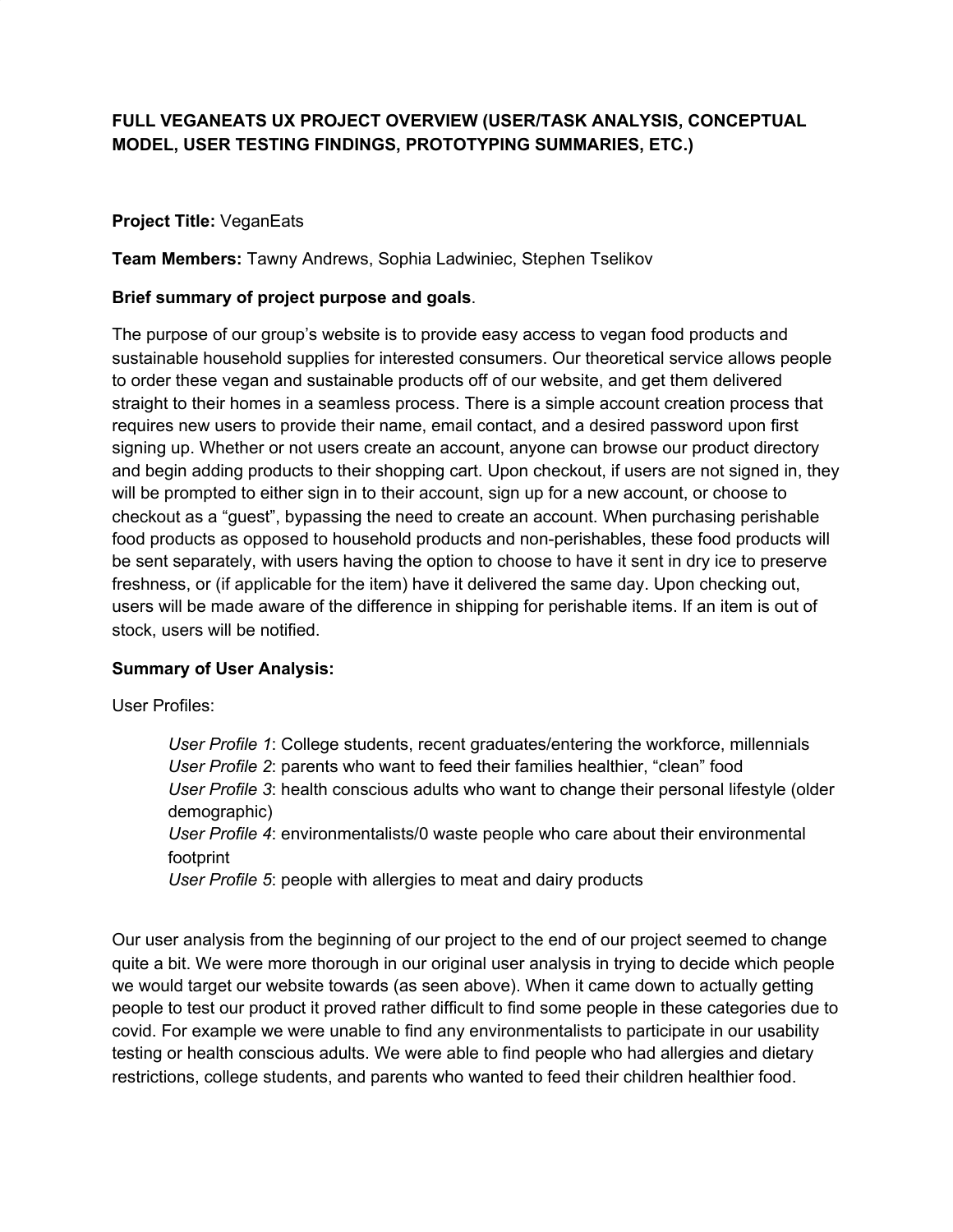## **Summary of Task Analysis:**

Our task analysis changed quite a bit as we started prototyping and during the usability tests.

**Task 1**: Users should be able to create a profile if they'd like. **SUPPORTED WITH MODIFICATIONS**

**Sub-task 1.1**: Enter basic user information -- name, birthday, location. **MODIFIED:** user enters in their name, email, and password

**Sub-task 1.2**: Specify their primary/desired usage of our site for a more personalized user experience. **NOT INCLUDED**

**Sub-sub-task 1.2.1**: Users can indicate if they are looking to explore vegan food options for the first time, if they are already experienced with vegan food options and just want to shop their favorites, if they are looking to shop for just themselves or for the whole family, etc. **NOT INCLUDED**

**Sub-task 1.3**: Users can opt to add payment options to their account for easy access later so that whenever they checkout, they won't need to re-enter their card information. **NOT INCLUDED**

**Sub-task 1.4:** Users are able to create their own shopping lists which are seen in their user profiles **ADDED**

**Sub-task 1.5:** Users are able to favorite items **ADDED**

**Sub-task 1.6:** Users are able to track their orders in their profile **ADDED**

Task 1 is supported by our project however some of the sub-tasks we modified or did not support which can be seen above. We also added some sub-tasks as well which are also seen above. Our task one was extremely thorough and proved hard to implement in a prototype as well as in the front end implementation. Even though we did support some tasks we originally planned to support, we added three extra tasks instead.

**Task 2:** Users should be able to browse and shop for vegan food products of their preference.**SUPPORTED**

**Sub-task 2.1**: Users can choose which items they'd like to see on their "home" screen and/or can navigate to different pages depending on what they're looking for (e.g. Vegan Milks, Plant Based Meat Products, Vegan Bath Products, etc.) **MODIFIED -** users can navigate to different pages depending on what they're looking for

**Sub-task 2.2**: Users can customize their view of pages by sorting items "lowest to highest price", "highest to lowest price", "best sellers/most popular", etc. **SUPPORTED Sub-task 2.3**: Users can search for items they're looking for by utilizing the search bar and entering keywords. **SUPPORTED**

Task 2 is supported by our project however we did not include full support for sub-task 2.1 and instead modified it so users can only navigate to different pages depending on what they're looking for.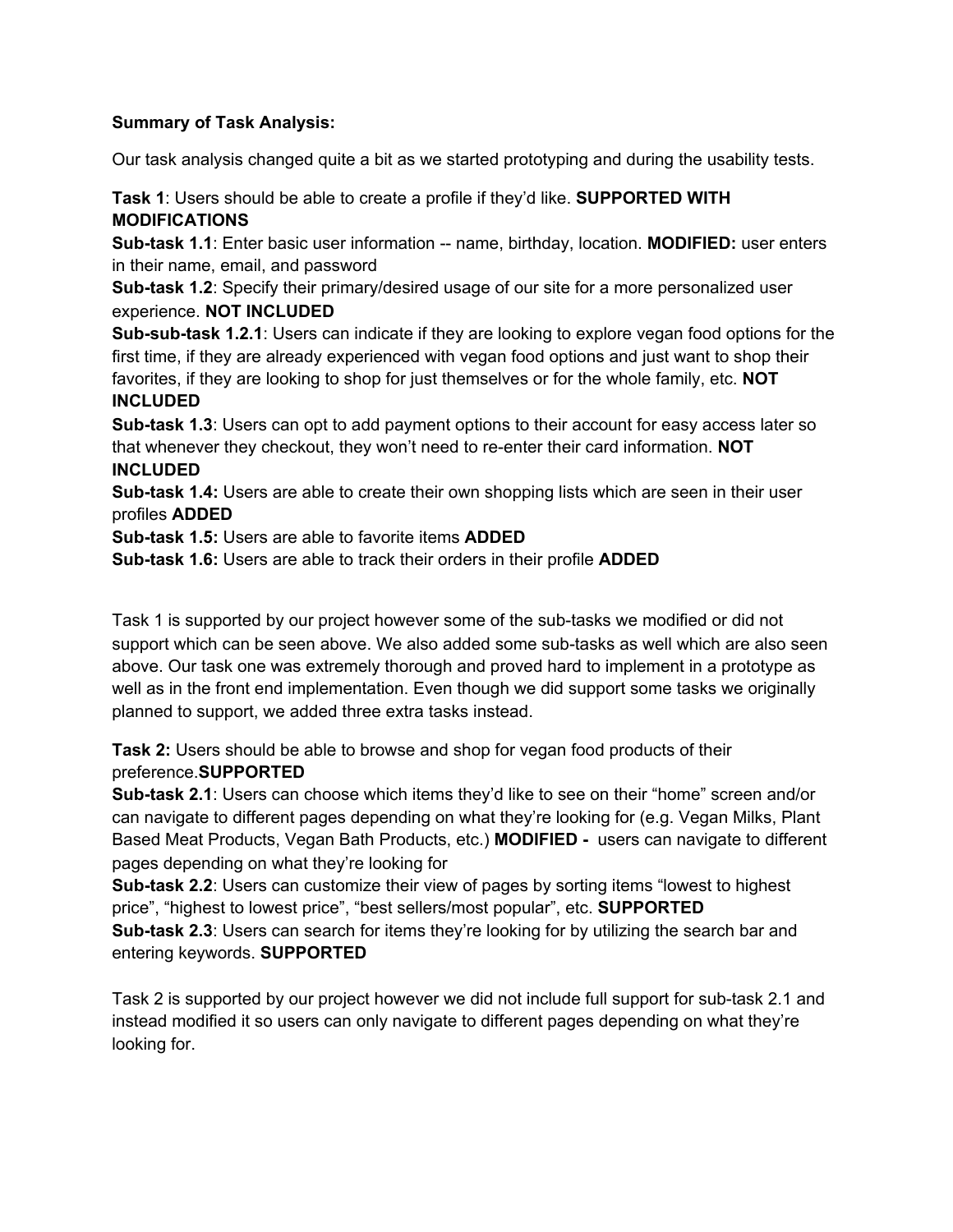**Task 3**: Users should be able to create "shopping lists" and save past orders as "favorites" so they can easily reorder again later **ADDED TO TASK 1 INSTEAD**

**Sub-task 3.1**: Users can create lists of items they'd like to purchase and specify specific purchases for different reasons (e.g. creating custom grocery lists for different family members with their favorite food items, creating grocery lists for specific recipes/occasions, etc.) **PART OF TASK 1**

**Sub-task 3.2**: Users can save their past orders into grocery lists and organize the lists by different categories if they'd like. When they want to order again with no changes to the previous order, they can do so very simply by clicking on the "order again" button and confirming. **NOT INCLUDED**

Task 3 we realized was essentially task 1 and adopted some of these tasks into task 1. We also decided to not include sub-task 3.2 as it proved to be difficult to implement in our final prototype.

**Task 4**: Users should be able to checkout and purchase their desired items, with or without creating an account. **SUPPORTED**

**Sub-task 4.1**: If a customer created an account and added their payment methods during the account creation process, then they can easily checkout and confirm items without having to reenter their card information. (*Performed often, whenever a user is ready to checkout*) **NOT SUPPORTED**

**Sub-task 4.2**: If a customer created an account but did not add their payment methods, then they can enter their card information they'd like to use to make the purchase. **NOT SUPPORTED**

**Sub-sub-task 4.2.1**: After adding payment information, they can confirm and place their order. **NOT SUPPORTED**

**Sub-task 4.3**: If a customer wishes to not create an account, they need to enter basic contact and shipping information, as well as payment information, and can then proceed to check out, confirm and place their order. **NOT SUPPORTED**

**Sub-task 4.4:** Users are allowed to view their cart **ADDED**

**Sub-task 4.5:** Users are allowed to add and remove items from their cart **ADDED**

For task 4 we support the generalized task which allows users to checkout and purchase items however in our prototype we did not include any support for adding credit card numbers, confirming their order, or having the user enter basic contact and shipping information to proceed to checkout. Despite not including several sub-tasks, we added new sub-tasks to support which would be sub-task 4.4 and sub-task 4.5.

**Task 5**: Users should be able to upvote or downvote an item. Based off these votes the user can navigate to a page that shows the top 5 upvoted items **NOT SUPPORTED BUT MODIFIED** Users can view reviews for a product

**Sub-task 5.1**: After trying a product users can go back and rate an item they have tried by giving it a thumbs up or thumbs down. They would click on the icon thumbs up or thumbs down. Note this is only for users who have made an account. If a user would like to upvote or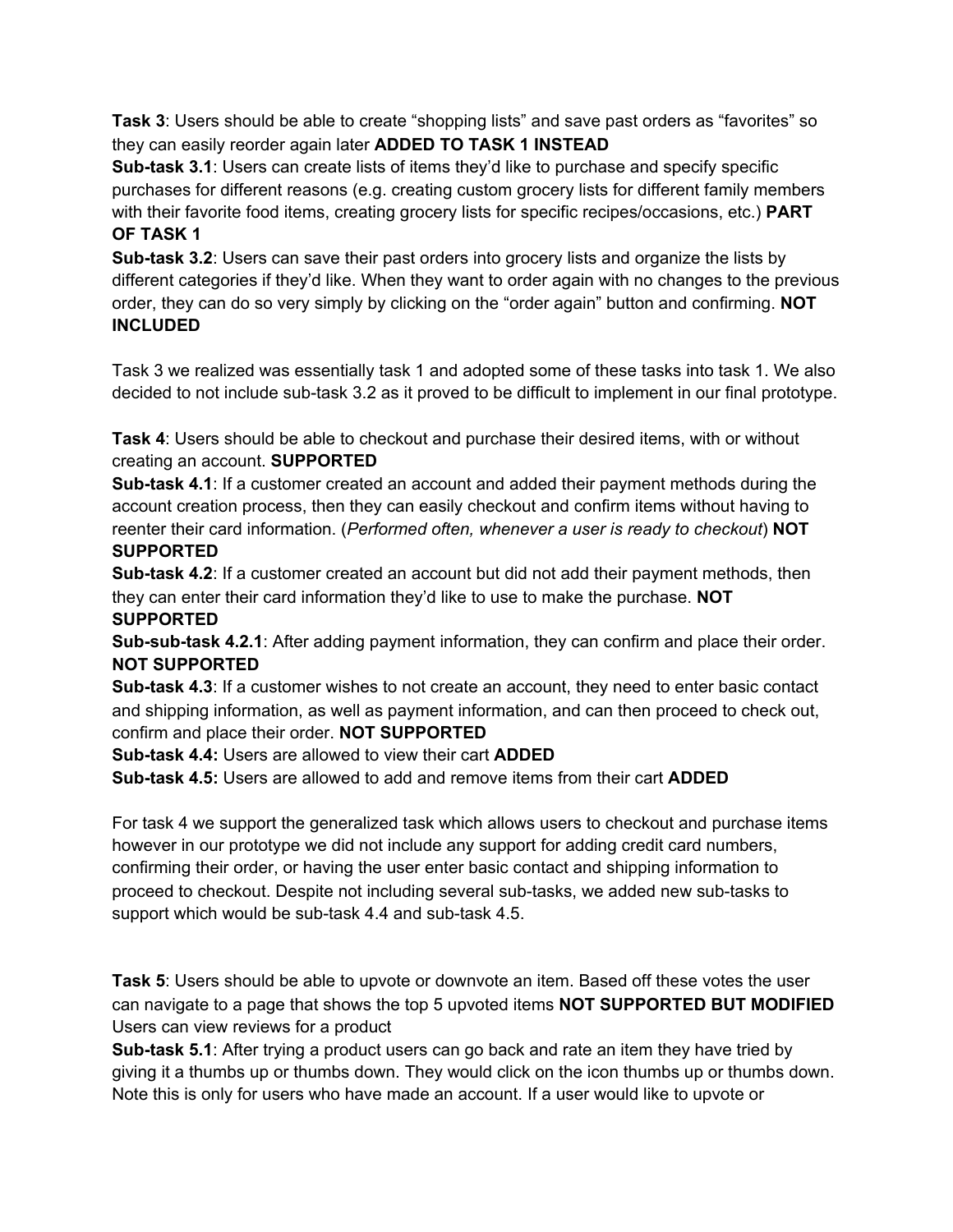downvote an item they MUST be registered since items can only be rated once by each user. **NOT SUPPORTED**

**Sub-task 5.2**: While shopping a user will see an option to look at the top 5 most recommended products from there they can decide whether or not they would like to add the products to their cart **NOT SUPPORTED**

For Task 5 we modified the generalized task to be: users can view reviews for a product. We found it rather difficult during prototyping to create a whole new rating items page and allow for a thumbs up or thumbs down icon to be created for each product.

**Task 6:** Users should be able to navigate to our help page **ADDED Sub-task 6.1:** Users should be able to contact us **ADDED Sub-task 6.2:** Users should be able to track their orders through this page with an order number **ADDED**

Task 6 was a new task we added after our first usability test. Users found it difficult to track their orders if they did not have an account. They instead asked for us to create some sort of help page that allowed users to track their orders from there. We also added a contact us option on this page just in case there were any issues with orders or general questions.

**Task 7:** Users should be able to navigate to our about us page **ADDED Sub-task 7.1:** Users should be able to view our local partners **ADDED Sub-task 7.2:** Users should be able to view the creators of the site **ADDED**

Task 7 was a new task we also added after our first usability test. We felt that or website was missing an about us page and wanted to make it more clear what our mission was and allow users to see our local partners.

## **Summary of conceptual analysis (objects, attributes, operations):**

*KEY:*

*RED - NOT ADDED TO PROTOTYPE*

*BLUE - ADDED BUT MODIFIED*

## *GREEN - ADDED*

Our conceptual analysis was somewhat modified after our initial prototype and after our first usability test. We did not change much and kept true to our original.

We modified our Account object instead to just include their username, password, and email. Instead of allowing them to see their past purchases we changed to track their most recent orders.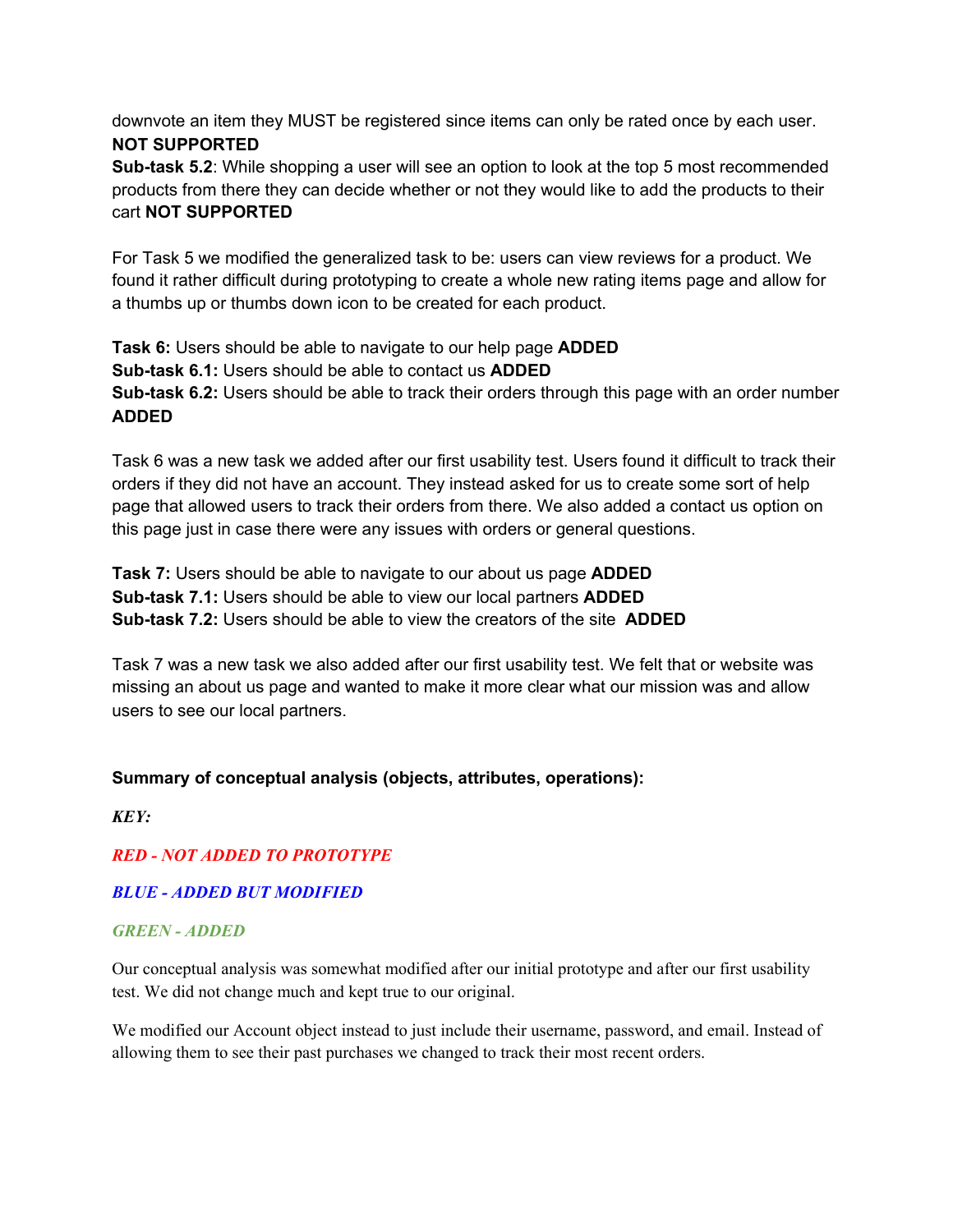We modified our user object and did not allow for an option to invite friends to register as it proved to be too hard to implement in our prototype.

| <b>Objects</b>      | <b>Attributes</b>                                                                         | <b>Operations</b>                                                                                                      |  |
|---------------------|-------------------------------------------------------------------------------------------|------------------------------------------------------------------------------------------------------------------------|--|
| Inventory           | Food: <collection></collection>                                                           | Add Food, Delete Food                                                                                                  |  |
| Food-item           | Name (ex: carrots), Price,<br>shelf-life                                                  | View, add to cart, remove<br>from cart, view attributes<br>(such as price, shelf-life, etc.)                           |  |
| <b>Account</b>      | Username, password, email,<br>phone number, bank account info                             | Log in details, personal<br>information, see past<br>purchases, track recent orders                                    |  |
| <b>User</b>         | Invite, account                                                                           | Invite friends to register                                                                                             |  |
| <b>Grocery List</b> | Food items, Products                                                                      | Allows users to compile lists<br>of items they'd like to buy or<br>of favorite items they want to<br>easily repurchase |  |
| Order               | Food items (with quantities),<br>totally price, delivery/pickup<br>date, customer account | Allows users to see when<br>they can expect to arrive their<br>items/order                                             |  |
| Cart                | <b>Cart</b> contents                                                                      | Total all the items, remove<br>items, add items, show cart<br>contents                                                 |  |

# **Initial design and prototype:**

- Link to Initial Prototype (before testing/changes): [https://www.figma.com/file/XkuhElUllwMBzT6lmIzJ7z/Initial-Design-First-Prototype?node](https://www.figma.com/file/XkuhElUllwMBzT6lmIzJ7z/Initial-Design-First-Prototype?node-id=0%3A1)  $-id = 0%3A1$
- Tools used to develop it: Figma
- Brief description and a few illustrations (not as detailed as Assignment 2c)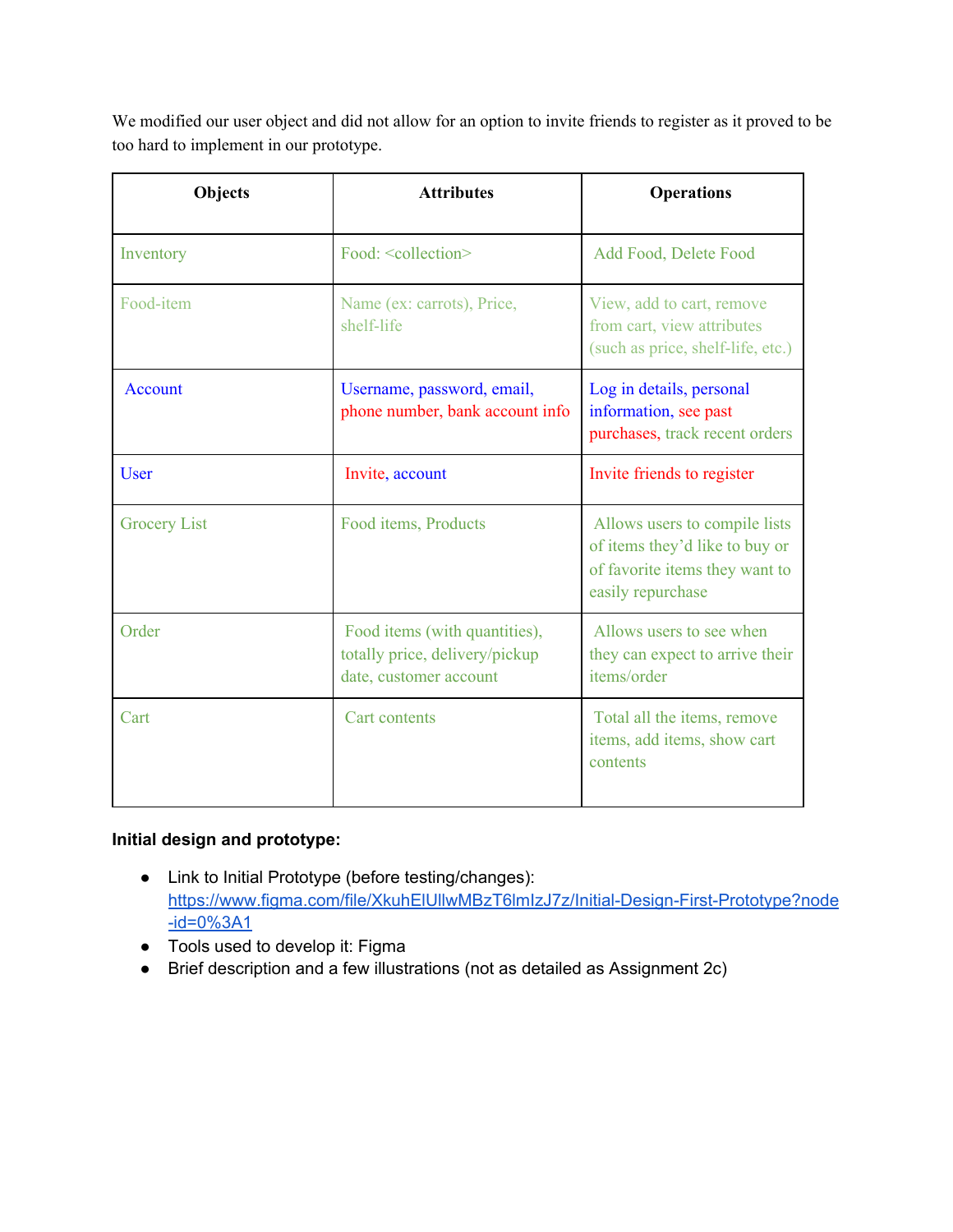







Figure 1 is our site's home page that users are taken to upon first navigating to our site. Figure 2 shows our site's sign up and sign in pages respectively. Figure 3 shows what our Food Catalog looks like. Figure 4 shows what a specific product's page looks like. These pictures and the link above show our group's initial prototype, which we eventually went on to change and improve on as we conducted usability testing.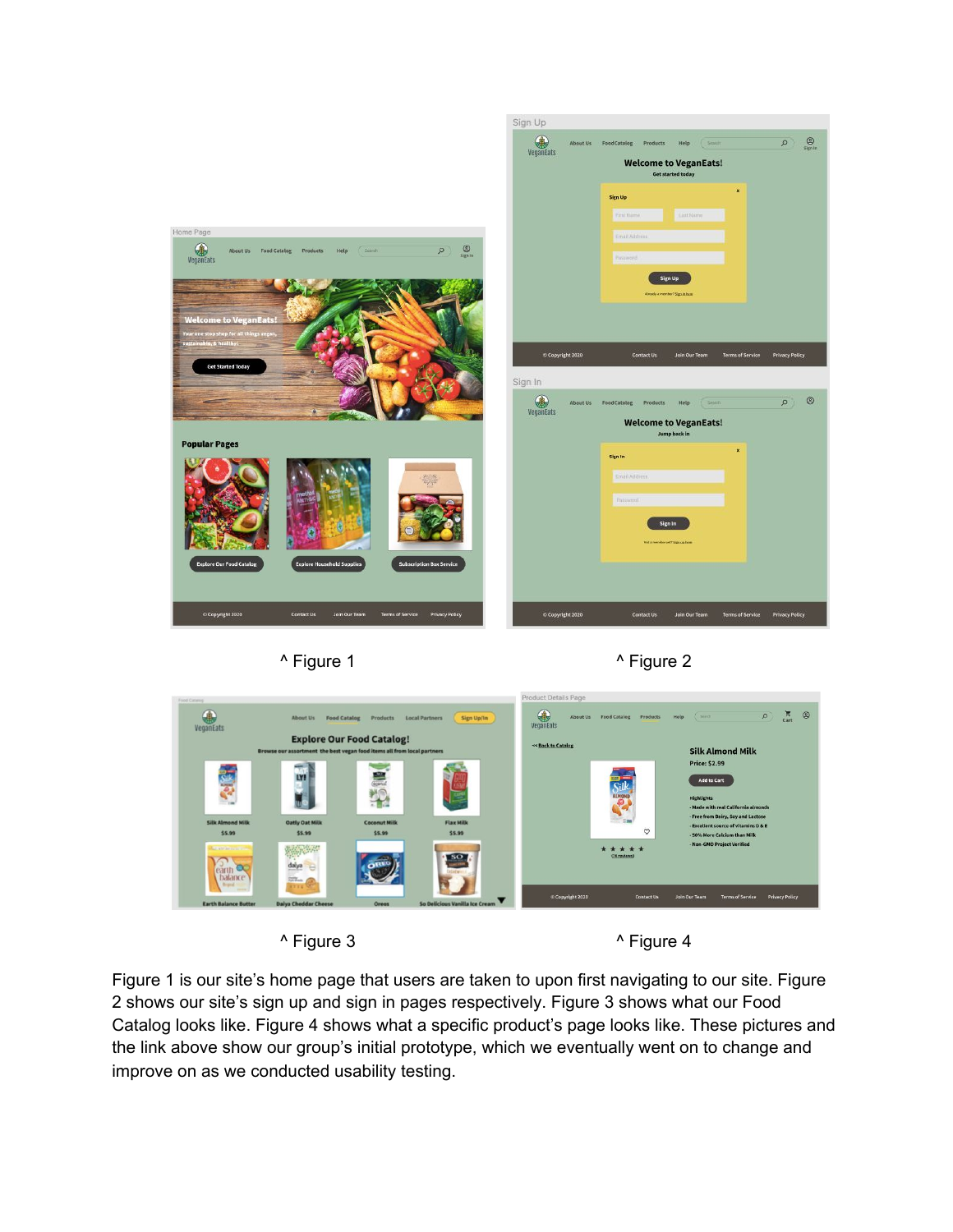### **Brief description of first user test:**

#### Participants: 4 total

Participant 1 - age: mid 20s, female, has dietary restrictions - looking for some sort of alternatives to dairy and meat - has basic computer knowledge

Participants 2 - age: early 30s, male, no dietary restrictions - has expert computer knowledge

Participant 3 - age: early 20s, female, is vegan - has medium computer knowledge

Participant 4 - age: mid 40s, male, no dietary restrictions - has expert computer knowledge

Was it an informal interview while they used the prototype, or did you give users tasks to do? We created a zoom link for all participants and shared with them our figma link. After sharing the figma link we gave the users a set of tasks to complete on a google doc.

How did you collect data from the interview?

We sent each user a google doc where we had all the tasks, as well as instructions if they did not understand. On the google doc we had them write their rating on a scale from 1 to 10 (1 being easy to 10 being hard). Next to each rating we had them write an explanation as to why they gave the rating they gave. At the end of the document we will had a place where the users could put all their likes and dislikes and any further suggestions

Summary of results (but no need to be as detailed as Assignment 2c):

We found out from our first usability test that our overall design was concise, neat, and organized. The participants' main criticisms were:

- that there was no way for the user to track their order if they did not have an account with VeganEats
- that we had no help tab like other websites have for users to ask questions
- Wanted us to remove the local partners page in from the navigation bar
- Wanted us to include a search bar on each page and a customized search on each page

### **Changes made in prototype after first test:**

*Link to final prototype including the changes described below: <https://www.figma.com/file/jBgIt3t2AefeP0fFXPjtii/VeganEats-Final-Prototype?node-id=0%3A1>*

Criticism: wanted us to include a search bar on each page and a customized search on each page

Original prototype with no search bar and no customized search on each page: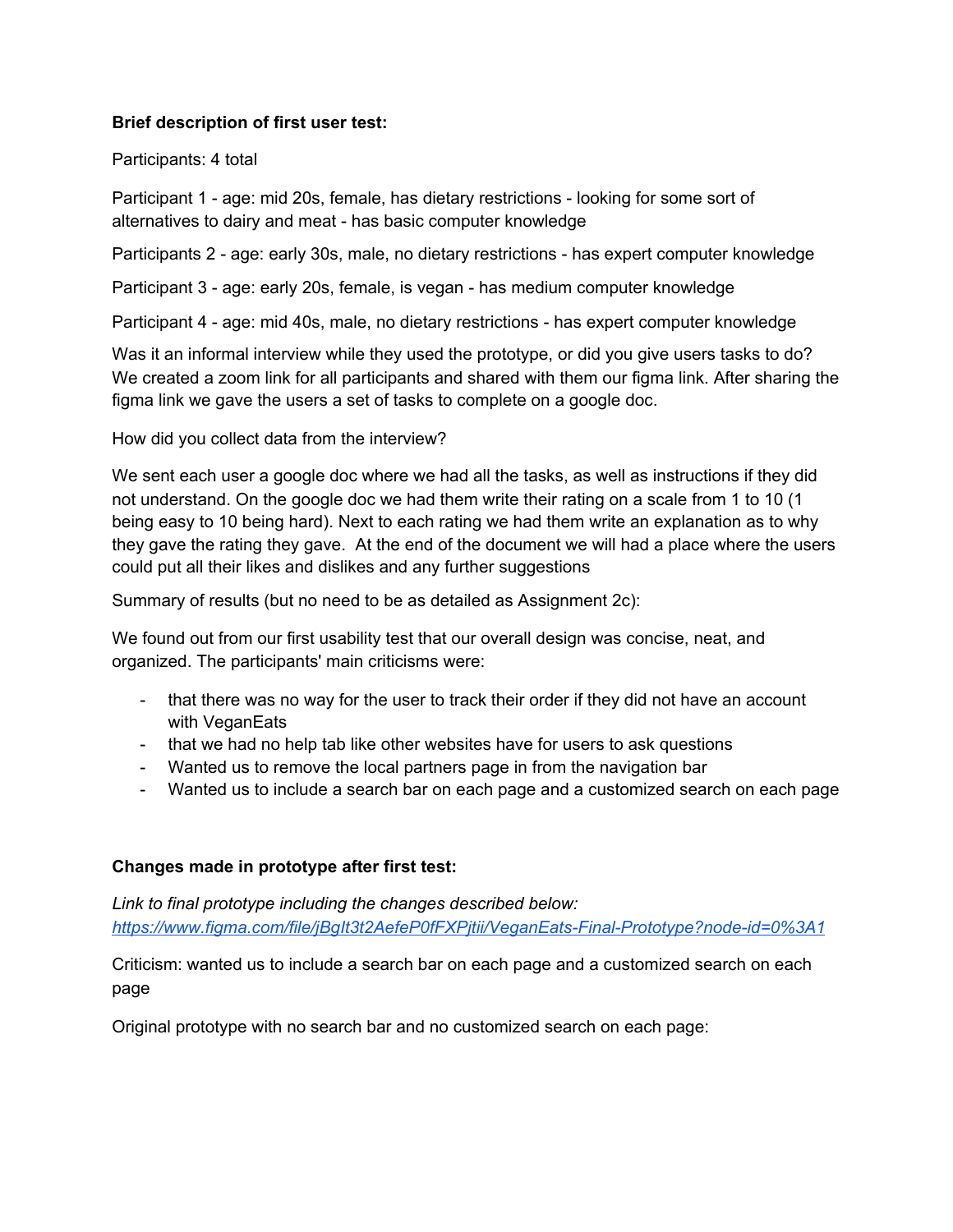

^ Figure 5  $\overline{)}$  Figure 6

Prototype with changes made and with customized search:



^ Figure 7  $\overline{ }$   $\overline{ }$  Figure 8

Criticism: no help tab or help page for users to ask questions, and had no way for a user to track an order with if they had no account

Initial Prototype Design with no help tab in the navigation bar :



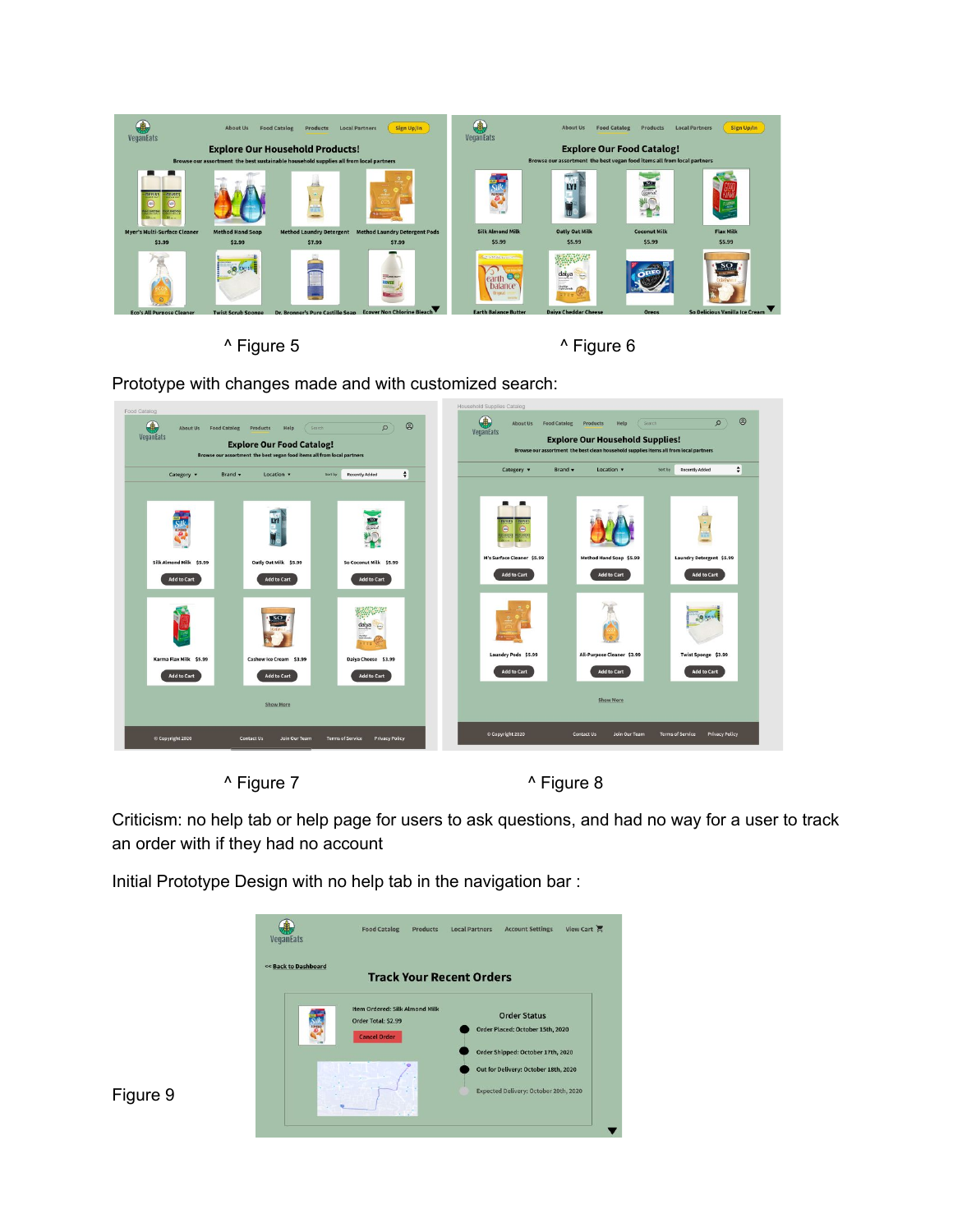Prototype with changes made - added a help tab in the navigation bar as well as a help page:

| Help Page<br><b>Food Catalog</b><br><b>About Us</b>                                          | <b>Products</b><br>Help                               | $^{\circledR}$<br>Search<br>$\alpha$<br>Sign In  |
|----------------------------------------------------------------------------------------------|-------------------------------------------------------|--------------------------------------------------|
| <b>Vegantats</b>                                                                             | What do you need help with?                           |                                                  |
|                                                                                              | <b>Enter Key Words</b>                                | $\mathcal{Q}$                                    |
|                                                                                              | <b>General Help Topics</b>                            |                                                  |
| <b>Account and Order Management</b>                                                          | <b>Card and Payment</b>                               | <b>Privacy and Security</b>                      |
| Signing in<br><b>Settings and Preferences</b><br><b>Reviews</b><br><b>Orders and Returns</b> | Checkout<br><b>Shipping</b><br><b>Payment Options</b> | <b>Buying Safely</b><br><b>Account Privacy</b>   |
| <b>Track My Order</b>                                                                        | Don't see an answer? Contact Us:                      |                                                  |
|                                                                                              | Enter your email here                                 |                                                  |
|                                                                                              | Your Message Here                                     |                                                  |
|                                                                                              | <b>Submit</b>                                         |                                                  |
| © Copyright 2020                                                                             | <b>Contact Us</b><br>Join Our Team                    | <b>Terms of Service</b><br><b>Privacy Policy</b> |



If the user clicks Track my Order they will be taken to this page to put in their order number thus eliminating the problem users described in our first usability test:

| Track Order Click Off Page<br><b>VeganEats</b> | <b>About Us</b> | <b>Food Catalog</b> | Products                | Help          | Search                               | $\circledcirc$<br>$\mathsf{Q}% _{T}=\mathsf{Q}_{T}\!\left( a,b\right) ,\mathsf{Q}$<br>Sign In |
|------------------------------------------------|-----------------|---------------------|-------------------------|---------------|--------------------------------------|-----------------------------------------------------------------------------------------------|
|                                                |                 |                     | Enter Order Number Here |               | Enter your order number below:<br>GO |                                                                                               |
|                                                |                 |                     |                         |               |                                      |                                                                                               |
|                                                |                 |                     |                         |               |                                      |                                                                                               |
| © Copyright 2020                               |                 |                     | <b>Contact Us</b>       | Join Our Team | <b>Terms of Service</b>              | <b>Privacy Policy</b>                                                                         |

Figure 11